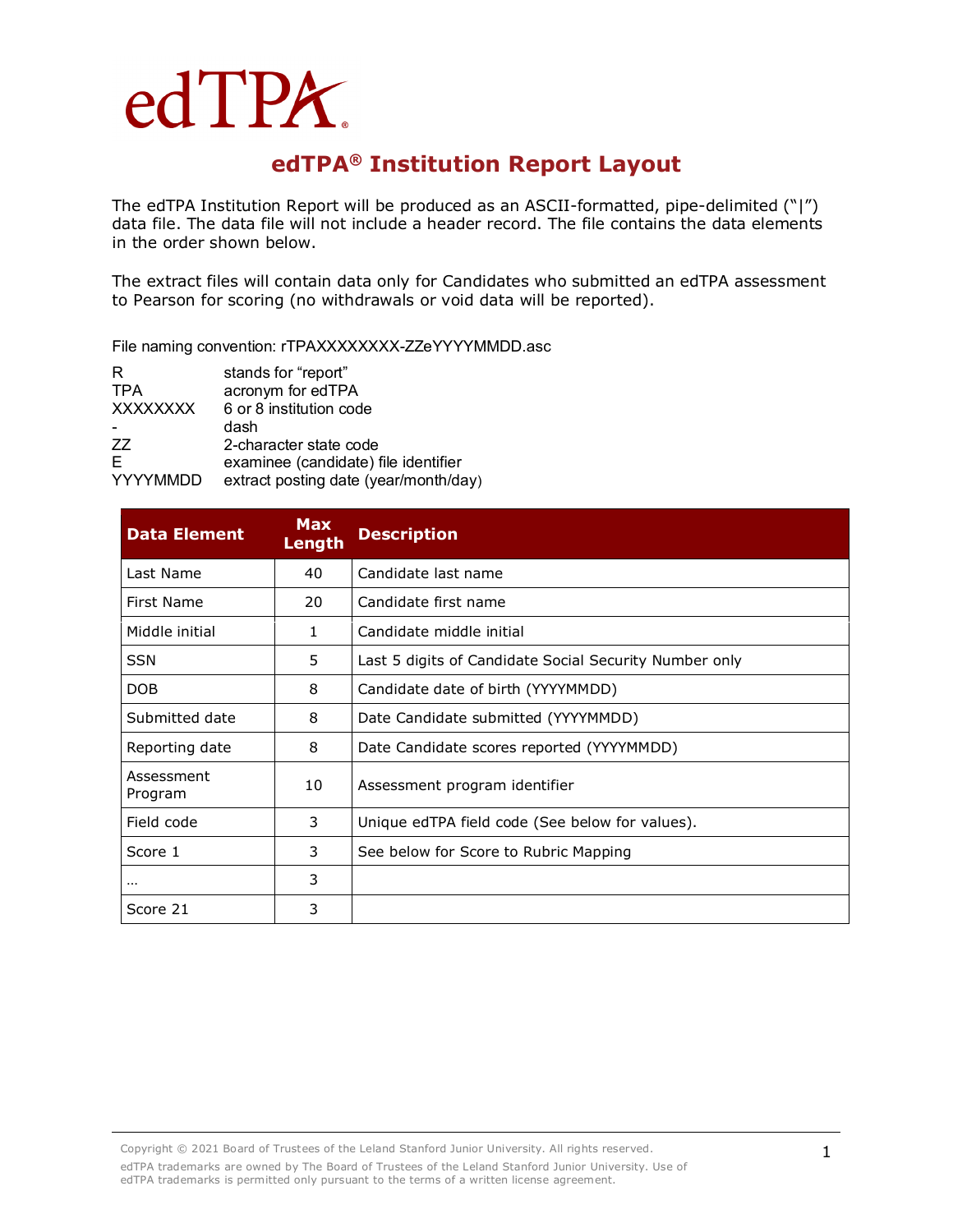| <b>Data Element</b>                                        | <b>Max</b><br>Length | <b>Description</b>                                                                                                                                                                                                                                                                                                           |
|------------------------------------------------------------|----------------------|------------------------------------------------------------------------------------------------------------------------------------------------------------------------------------------------------------------------------------------------------------------------------------------------------------------------------|
|                                                            | 3                    | Candidate score on total score point scale (sum of all rubric scores,<br>excluding Washington Student Voice Rubrics)                                                                                                                                                                                                         |
| edTPA Total Score                                          |                      | In the case of a .5 score at the Total edTPA Score level (e.g., 39.5),<br>the Total edTPA score will be rounded up to the next highest whole<br>number. For example, a Total edTPA Score of 39.5 will be reported<br>as a 40. Only the Total edTPA Score will be rounded (Rubric Scores<br>and Task Totals are not rounded). |
|                                                            | Alpha                | Effective 10/22/2015: If a candidate receives two or more<br>condition codes within the same task, the task total score, average<br>total rubric score, and total portfolio score will be reported as "I" for<br>"incomplete."                                                                                               |
|                                                            | 3                    | Average rubric score obtained for all scored rubrics (excluding<br>Washington Student Voice Rubrics)                                                                                                                                                                                                                         |
| Average Total<br><b>Rubric Score</b>                       | Alpha                | Effective 10/22/2015: If a candidate receives two or more<br>condition codes within the same task, the task total score, average<br>total rubric score, and total portfolio score will be reported as "I" for<br>"incomplete."                                                                                               |
| Is Prep Inst Code                                          | $\mathbf{1}$         | A value of "1" indicates the candidate has identified this institution<br>as his/her educator preparation institution during edTPA<br>registration.                                                                                                                                                                          |
| <b>Customer Number</b>                                     | 20                   | Pearson's unique identifier for the Candidate during this reporting<br>cycle.                                                                                                                                                                                                                                                |
| Platform Provider<br>ID                                    | 255                  | This field is used only at campuses that are using an edTPA Platform<br>Provider System integrated with the Pearson system. If the Platform<br>Provider sends a Partner Candidate ID with a transferred portfolio,<br>the Pearson system will return it with the appropriate scores.                                         |
|                                                            | 3<br>Alpha           | Candidate score on total score point scale (sum of all rubric scores,<br>including Washington Student Voice Rubrics). This field will be<br>blank for candidates who have taken a National Handbook.                                                                                                                         |
| edTPA Total Score<br>with Student Voice                    |                      | This value will include the rounded Total edTPA Score (if applicable).<br>The Total Score with Student Voice is not also rounded.                                                                                                                                                                                            |
|                                                            |                      | Effective 10/22/2015: If a candidate receives two or more<br>condition codes within the same task, the task total score, average<br>total rubric score, and total portfolio score will be reported as "I" for<br>"incomplete."                                                                                               |
| Average Total<br>Rubric Score with<br><b>Student Voice</b> | 3<br>Alpha           | Average rubric score obtained for all scored rubrics (including<br>Washington Student Voice Rubrics). This field will be blank for<br>candidates who have taken a National Handbook.                                                                                                                                         |
|                                                            |                      | Effective 10/22/2015: If a candidate receives two or more<br>condition codes within the same task, the task total score, average<br>total rubric score, and total portfolio score will be reported as "I" for<br>"incomplete."                                                                                               |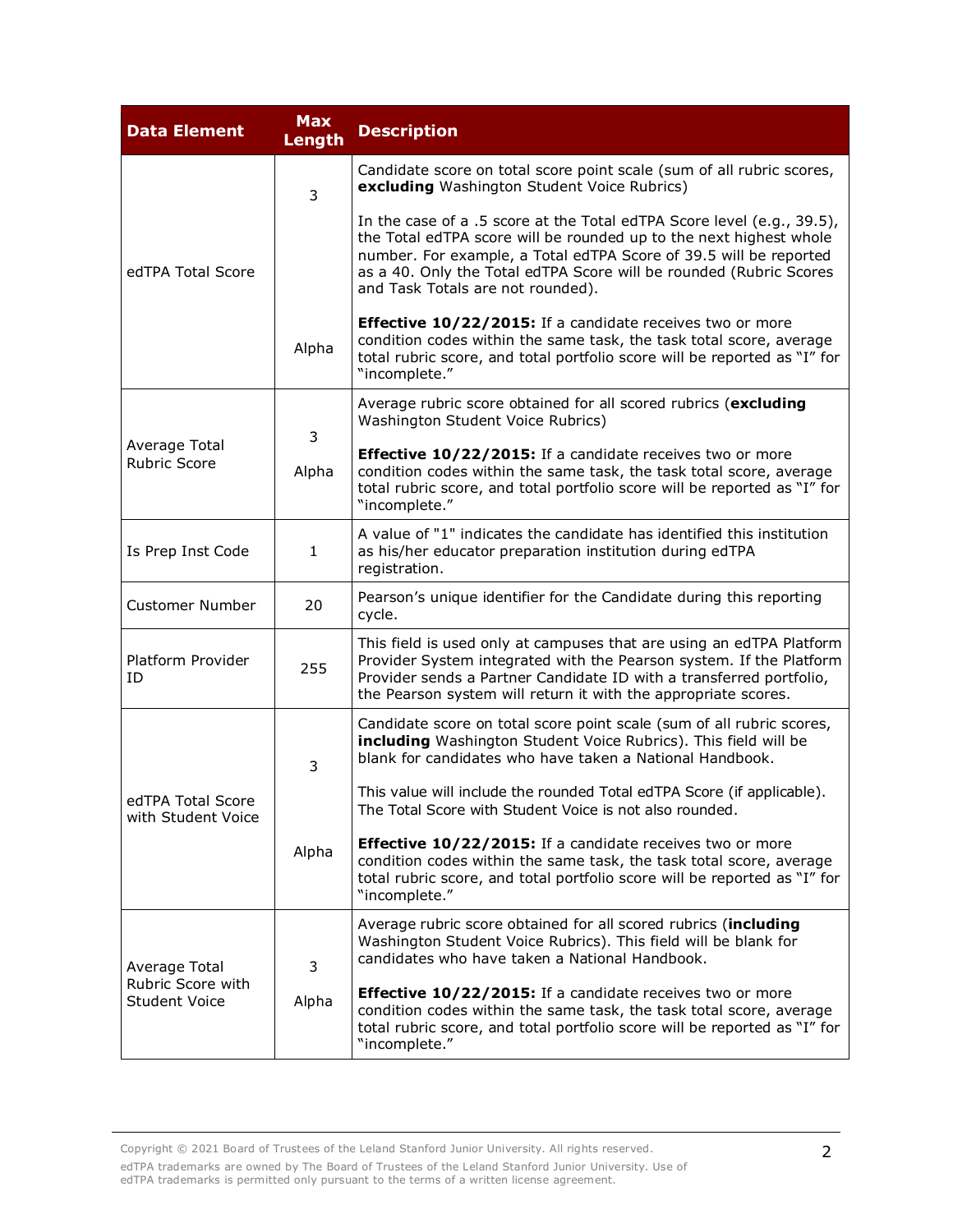| <b>Data Element</b>            | <b>Max</b><br>Length | <b>Description</b>                                                                                                                                                                                                                                                     |
|--------------------------------|----------------------|------------------------------------------------------------------------------------------------------------------------------------------------------------------------------------------------------------------------------------------------------------------------|
| State Pass Fail<br>Status Code |                      | Test status based on state-approved passing standard (P=Pass,<br>F=Fail, T=Taken). States that approved a state passing standard for<br>assessments will have P or F. States that do not have an approved<br>passing standard for assessments will have a T for Taken. |
| Field Specialty                | 57                   | Specialty Area selected by candidate in edTPA Registration process.                                                                                                                                                                                                    |
| State Identifier               | 20                   | Unique state identification code assigned by the state licensing<br>agency and supplied by the candidate during edTPA registration,<br>when applicable.                                                                                                                |

#### **edTPA Score to Rubric Mapping**

Notes about the Score mapping to Handbook Rubric Descriptions:

- The World Language (WL) and Classical Languages (CL) Handbooks (both National and Washington) will contain null values for the Academic Language Rubrics.
- The Washington Handbooks contain Student-Voice rubrics which will have null values for all National assessments.
- The Elementary Education Handbook contains Mathematics Assessment Rubrics which will have null values for all other assessments.

|  |  |  | See below for detailed field mapping to Handbook Rubrics. |  |
|--|--|--|-----------------------------------------------------------|--|
|  |  |  |                                                           |  |

|              |                                                                      | <b>Rubric Numbers</b> |                                                                      |              |                                                                                       |
|--------------|----------------------------------------------------------------------|-----------------------|----------------------------------------------------------------------|--------------|---------------------------------------------------------------------------------------|
| <b>Score</b> | <b>National Handbooks</b>                                            |                       | <b>Washington Handbooks</b>                                          |              | <b>Rubric Description</b>                                                             |
|              | World<br><b>Language and</b><br><b>Classical</b><br><b>Languages</b> | <b>Other</b>          | World<br><b>Language and</b><br><b>Classical</b><br><b>Languages</b> | <b>Other</b> |                                                                                       |
| Score 1      | 1                                                                    | 1                     | 1                                                                    | 1            | Planning: Planning for Subject-<br><b>Specific Understandings</b>                     |
| Score 2      | 2                                                                    | 2                     | $\overline{2}$                                                       | 2            | Planning: Planning to Support Varied<br><b>Student Learning Needs</b>                 |
| Score 3      | 3                                                                    | 3                     | 3                                                                    | 3            | Analyzing Teaching: Using Knowledge<br>of Students to Inform Teaching and<br>Learning |
| Score 4      | Null                                                                 | 4                     | Null                                                                 | 4            | Academic Language: Identifying and<br>Supporting Language Demands                     |
| Score 5      | 4                                                                    | 5                     | 4                                                                    | 5            | Planning: Planning Assessments to<br>Monitor and Support Student Learning             |
| Score 6      | 5.                                                                   | 6                     | 5                                                                    | 6            | Instruction: Learning Environment                                                     |
| Score 7      | 6                                                                    | 7                     | 6                                                                    | 7            | Instruction: Engaging Students in<br>Learning                                         |
| Score 8      | 7                                                                    | 8                     | 7                                                                    | 8            | Instruction: Deepening Student<br>Learning                                            |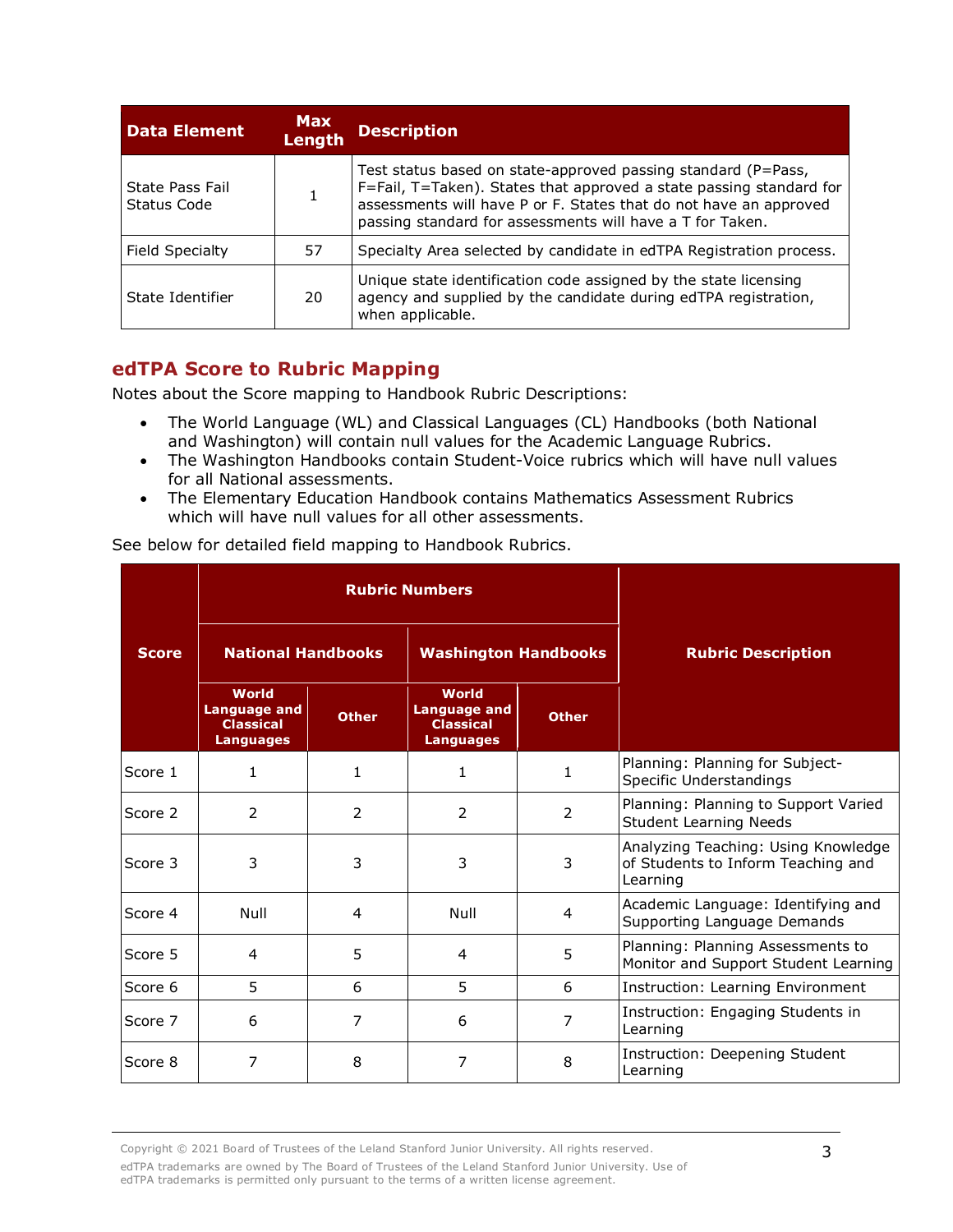|                                           |                                                                      |                  | <b>Rubric Numbers</b>                                                |              |                                                                                                  |
|-------------------------------------------|----------------------------------------------------------------------|------------------|----------------------------------------------------------------------|--------------|--------------------------------------------------------------------------------------------------|
| <b>Score</b><br><b>National Handbooks</b> |                                                                      |                  | <b>Washington Handbooks</b>                                          |              | <b>Rubric Description</b>                                                                        |
|                                           | World<br><b>Language and</b><br><b>Classical</b><br><b>Languages</b> | <b>Other</b>     | World<br><b>Language and</b><br><b>Classical</b><br><b>Languages</b> | <b>Other</b> |                                                                                                  |
| Score 9                                   | 8                                                                    | 9                | 8                                                                    | 9            | Instruction: Subject-Specific<br>Pedagogy: Using Representations                                 |
| Score 10                                  | 9                                                                    | 10               | 9                                                                    | 10           | Analyzing Teaching: Analyzing<br><b>Teaching Effectiveness</b>                                   |
| Score 11                                  | 10                                                                   | 11               | 10                                                                   | 11           | Assessment: Analysis of Student<br>Learning                                                      |
| Score 12                                  | 11                                                                   | 12               | 11                                                                   | 12           | Assessment: Providing Feedback to<br>Guide Learning                                              |
| Score 13                                  | 12                                                                   | 13               | 12                                                                   | 13           | Assessment: Student Understanding<br>and Use of Feedback                                         |
| Score 14                                  | Null                                                                 | 14               | Null                                                                 | 14           | Academic Language: Analyzing<br>Students' Language Use and Subject-<br>Specific Learning         |
| Score 15                                  | 13                                                                   | 15               | 13                                                                   | 15           | Analyzing Teaching: Using<br>Assessment to Inform Instruction                                    |
| Score 16                                  | Null                                                                 | Null             | 14                                                                   | 16           | Student Voice: Eliciting Student<br>Understanding of Learning Targets                            |
| Score 17                                  | Null                                                                 | Null             | 15                                                                   | 17           | Student Voice: Supporting Student<br>Use of Resources to Learn and Monitor<br>Their Own Progress |
| Score 18                                  | Null                                                                 | Null             | 16                                                                   | 18           | Student Voice: Reflecting on Student-<br>Voice Evidence to Improve Instruction                   |
| Score 19                                  | Null                                                                 | Elem. Ed<br>only | Null                                                                 | Null         | Rubric 16: Mathematics Assessment:<br>Analyzing Whole Class Understandings                       |
| Score 20                                  | Null                                                                 | Elem. Ed<br>only | Null                                                                 | Null         | Rubric 17: Mathematics Assessment:<br>Analyzing Individual Student Work<br>Samples               |
| Score 21                                  | Null                                                                 | Elem. Ed<br>only | Null                                                                 | Null         | Rubric 18: Mathematics Assessment:<br>Using Evidence to Reflect on Teaching                      |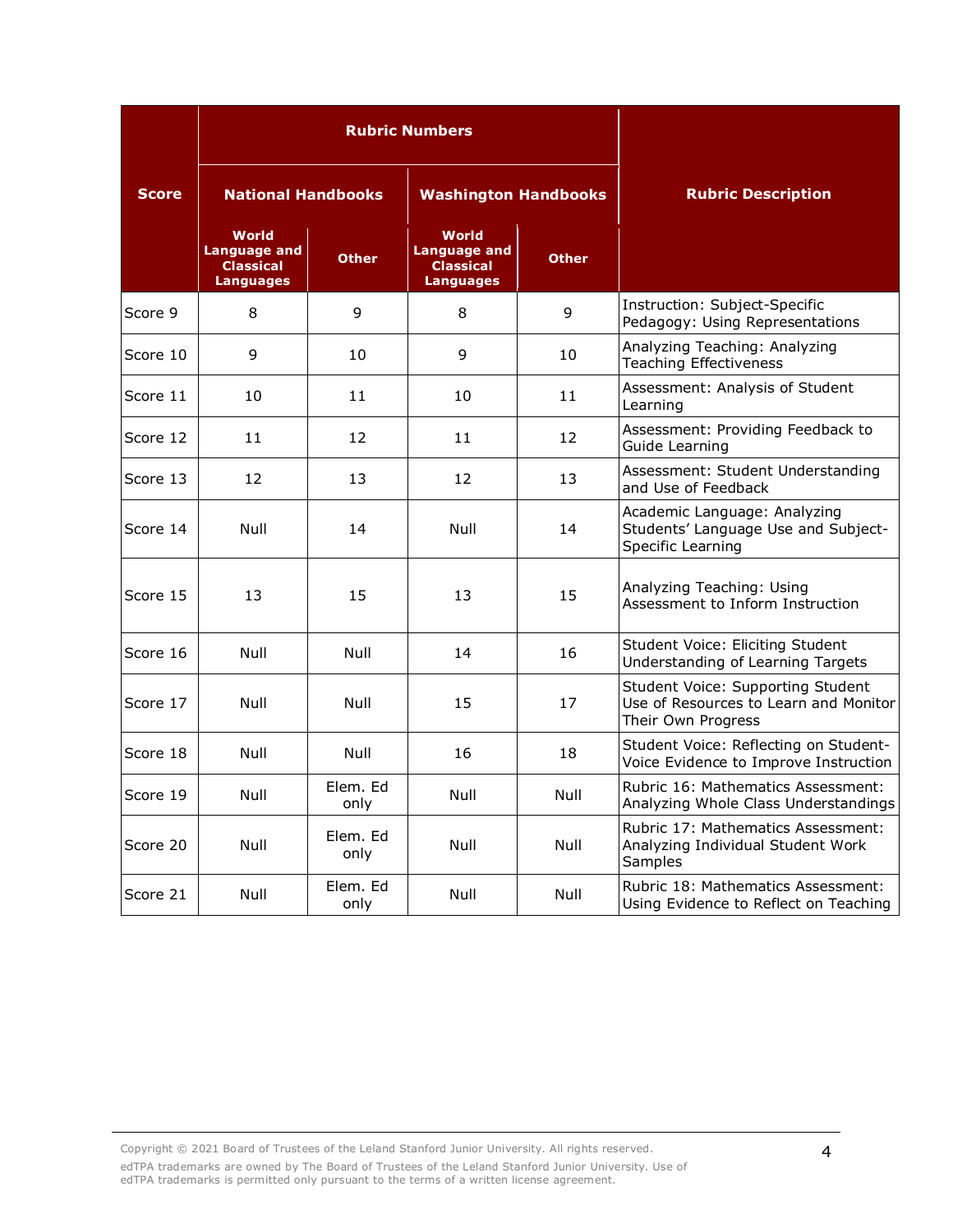#### **edTPA Field Codes**

| edTPA<br><b>Field Code</b> | edTPA Content Area                                                                                               |
|----------------------------|------------------------------------------------------------------------------------------------------------------|
| 001                        | Elementary Literacy (National)                                                                                   |
| 002                        | Elementary Mathematics (National)                                                                                |
| 003                        | Secondary English-Language Arts (National)                                                                       |
| 004                        | Secondary History/Social Studies (National)                                                                      |
| 005                        | Secondary Mathematics (National)                                                                                 |
| 006                        | Secondary Science (National)                                                                                     |
| 007                        | Secondary English-Language Arts (Washington)                                                                     |
| 008                        | Secondary Mathematics (Washington)                                                                               |
| 009                        | Secondary Science (Washington)                                                                                   |
| 010                        | Secondary History/Social Studies (Washington)                                                                    |
| 011                        | Physical Education (National)                                                                                    |
| 012                        | Special Education (National)                                                                                     |
| 014                        | Early Childhood (National)                                                                                       |
| 015                        | Visual Arts (National)                                                                                           |
| 016                        | Middle Childhood Mathematics (National)                                                                          |
| 017                        | Middle Childhood Science (National)                                                                              |
| 018                        | Middle Childhood English-Language Arts (National)                                                                |
| 019                        | Middle Childhood History/Social Studies (National)                                                               |
| 020                        | World Language (National)                                                                                        |
| 021                        | K-12 Performing Arts (National)                                                                                  |
| 022                        | Elementary Mathematics (Washington)                                                                              |
| 023                        | Elementary Literacy (Washington)                                                                                 |
| 024                        | Physical Education (Washington)                                                                                  |
| 025                        | Special Education (Washington)                                                                                   |
| 027                        | Early Childhood (Washington)                                                                                     |
| 028                        | Visual Arts (Washington)                                                                                         |
| 029                        | World Language (Washington)                                                                                      |
| 030                        | K-12 Performing Arts (Washington)                                                                                |
| 100                        | Agricultural Education (National)                                                                                |
| 101                        | Agricultural Education (Washington)                                                                              |
| 102                        | <b>Business Education (National)</b>                                                                             |
| 103                        | Business Education (Washington)                                                                                  |
| 104                        | Classical Languages (National)                                                                                   |
| 105                        | Classical Languages (Washington)                                                                                 |
| 108                        | Educational Technology Specialist (National)                                                                     |
| 109                        | Educational Technology Specialist (Washington)<br>Effective June 27, 2016: This handbook is no longer available. |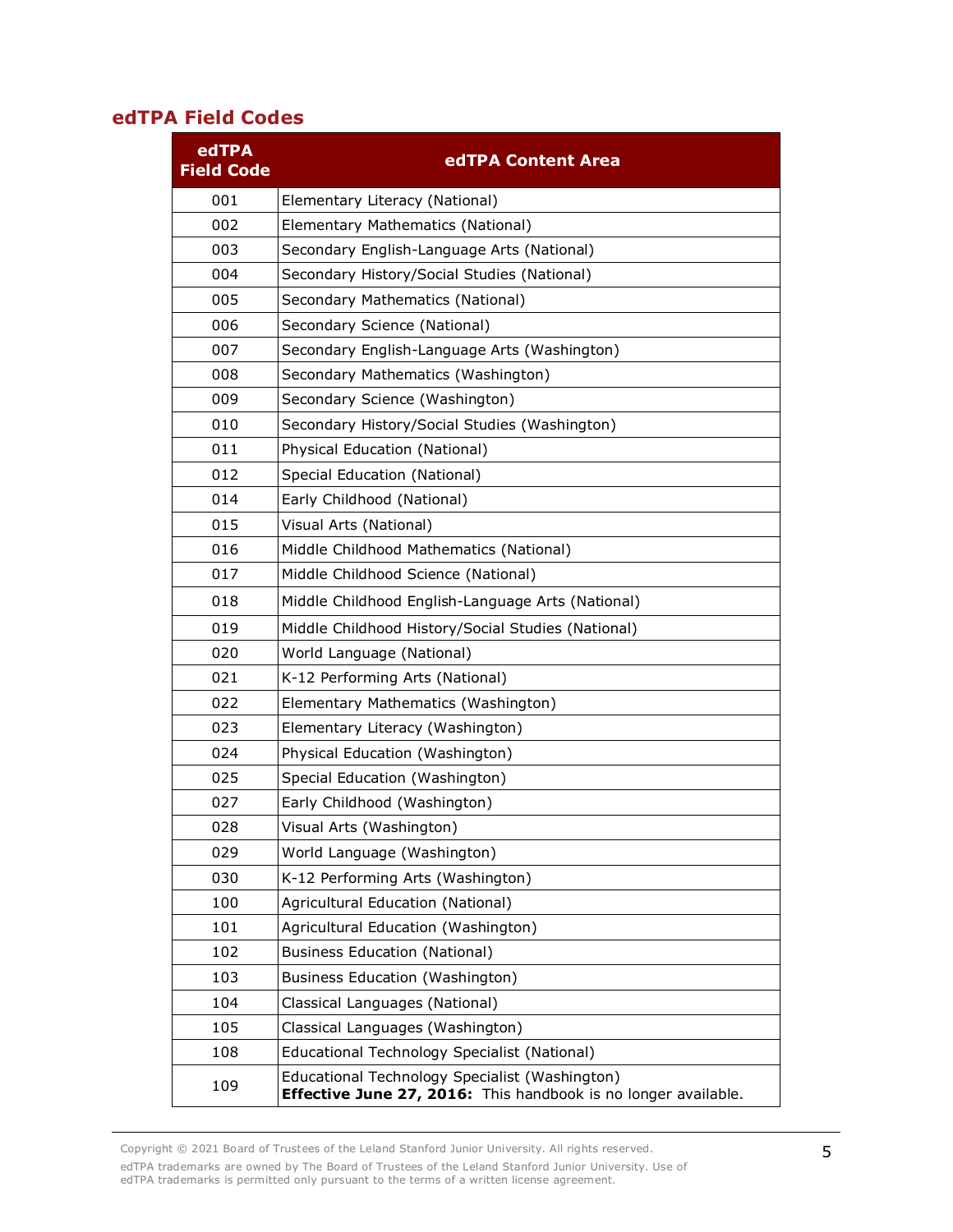| edTPA<br><b>Field Code</b> | edTPA Content Area                                                |
|----------------------------|-------------------------------------------------------------------|
| 110                        | Elementary Education: Literacy with Mathematics Task 4 (National) |
| 115                        | English as an Additional Language (National)                      |
| 116                        | English as an Additional Language (Washington)                    |
| 117                        | Family and Consumer Sciences (National)                           |
| 118                        | Family and Consumer Sciences (Washington)                         |
| 119                        | Health Education (National)                                       |
| 120                        | Health Education (Washington)                                     |
| 128                        | Library Specialist (Washington)                                   |
| 143                        | Technology and Engineering Education (National)                   |
| 144                        | Technology and Engineering Education (Washington)                 |
| 147                        | Literacy Specialist (National)                                    |
| 149                        | Elementary Education: Mathematics with Literacy Task 4 (National) |
| 150                        | School Librarian/Library Specialist (National)                    |

### **Rubric Score Values and Condition Codes**

Rubric Scores are detailed in the edTPA Handbooks and the values are 1, 2, 3, 4, or 5. If a scorer is unable to assign a score, a condition code is assigned. The following table explains the condition codes. Complete descriptions of these codes are available at [www.edTPA.com.](http://www.edtpa.com/)

| <b>Condition Code</b> | <b>Description</b>                                                             |
|-----------------------|--------------------------------------------------------------------------------|
| А                     | Rubrics for Planning Task are unscorable                                       |
| B                     | Video technical issues                                                         |
|                       | Audio technical issues                                                         |
| D                     | Insufficient or excessive information to score                                 |
| F                     | Incorrect or missing, blank, or otherwise inaccessible file                    |
| F                     | Video is edited                                                                |
| G                     | Materials unrelated to Handbook or fail to conform to Handbook<br>instructions |
| н                     | English translation requirement not met                                        |

**"Incomplete" Status.** *Effective October 22, 2015*: Portfolios receiving two or more condition codes within the same task will be considered "incomplete." The following scoring rules will be applied if candidates receive two or more condition codes within the same task:

- All scored rubrics with the rubric score value and any condition code indicators will continue to be reported.
- Task Total will be reported as "I" for "incomplete."
- Total edTPA score will be reported as "I" for "incomplete."
- Average rubric score will be reported as "I" for "incomplete."